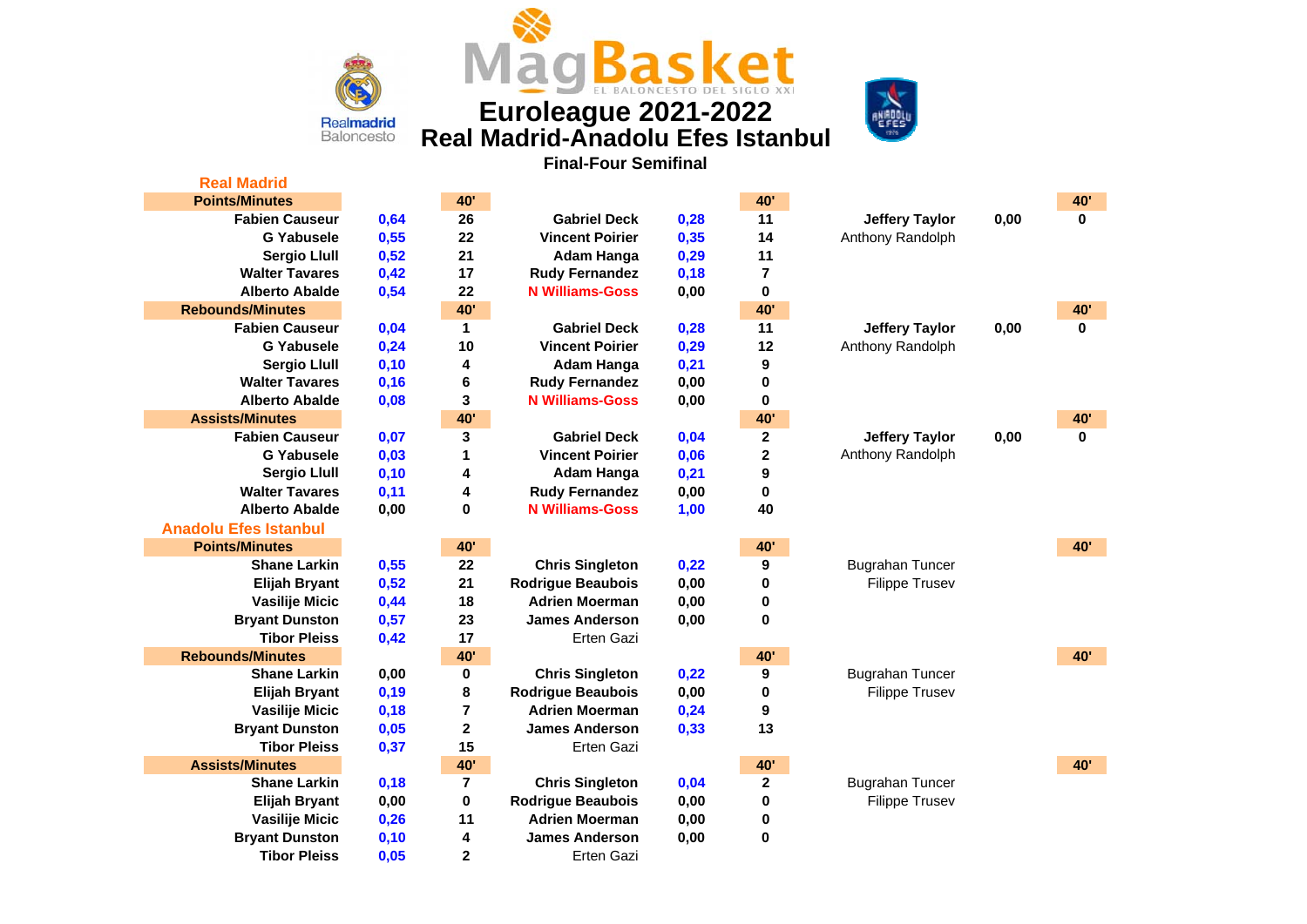

**[Real Madrid](http://www.euroleague.net/competition/teams/showteam?clubcode=MAD&seasoncode=E2017)**

# **Euroleague 2021-2022 Real Madrid-Anadolu Efes Istanbul**



**READER** 

**Playoffs**

**Jugadores pendiente de confirmar su participación en este partido**

| P | <b>Points/Minutes</b>        |      | <b>40'</b>              |                            |      | <b>40'</b>      |                        |      | <b>40'</b>     |
|---|------------------------------|------|-------------------------|----------------------------|------|-----------------|------------------------|------|----------------|
|   | <b>Gu Yabusele</b>           | 0,53 | 21                      | <b>Nigel Williams-Goss</b> | 0,42 | 17              | <b>Jeffery Taylor</b>  | 0,00 | $\mathbf{0}$   |
|   | <b>Sergio Llull</b>          | 0,65 | 26                      | <b>Walter Tavares</b>      | 0,35 | 14              |                        |      |                |
|   | <b>Vincent Poirier</b>       | 0,52 | 21                      | <b>Alberto Abalde</b>      | 0,28 | 11              |                        |      |                |
|   | <b>Fabien Causeur</b>        | 0,41 | 16                      | <b>Rudy Fernandez</b>      | 0,45 | 18              |                        |      |                |
| L | Adam Hanga                   | 0,43 | 17                      | <b>Anthony Randolph</b>    | 0,33 | 13              |                        |      |                |
|   | <b>Rebounds/Minutes</b>      |      | 40'                     |                            |      | <b>40'</b>      |                        |      | <b>40'</b>     |
|   | <b>Gu Yabusele</b>           | 0,17 | $\overline{\mathbf{r}}$ | <b>Nigel Williams-Goss</b> | 0,10 | 4               | <b>Jeffery Taylor</b>  | 0,00 | $\mathbf{0}$   |
|   | <b>Sergio Llull</b>          | 0,09 | 4                       | <b>Walter Tavares</b>      | 0,30 | 12              |                        |      |                |
|   | <b>Vincent Poirier</b>       | 0,28 | 11                      | <b>Alberto Abalde</b>      | 0,15 | 6               |                        |      |                |
| Α | <b>Fabien Causeur</b>        | 0,14 | 5                       | <b>Rudy Fernandez</b>      | 0,15 | 6               |                        |      |                |
|   | Adam Hanga                   | 0,22 | 9                       | <b>Anthony Randolph</b>    | 0,15 | 6               |                        |      |                |
|   | <b>Assists/Minutes</b>       |      | 40'                     |                            |      | 40 <sup>'</sup> |                        |      | <b>40'</b>     |
|   | <b>Gu Yabusele</b>           | 0,03 | 1                       | <b>Nigel Williams-Goss</b> | 0,18 | $\overline{7}$  | <b>Jeffery Taylor</b>  | 0,00 | $\bf{0}$       |
|   | <b>Sergio Llull</b>          | 0,22 | 9                       | <b>Walter Tavares</b>      | 0,04 | 1               |                        |      |                |
| Y | <b>Vincent Poirier</b>       | 0,05 | $\mathbf{2}$            | <b>Alberto Abalde</b>      | 0,09 | 4               |                        |      |                |
|   | <b>Fabien Causeur</b>        | 0,16 | $\overline{7}$          | <b>Rudy Fernandez</b>      | 0,10 | 4               |                        |      |                |
|   | Adam Hanga                   | 0,11 | 4                       | <b>Anthony Randolph</b>    | 0,04 | 1               |                        |      |                |
|   | <b>Anadolu Efes Istanbul</b> |      |                         |                            |      |                 |                        |      |                |
|   | <b>Points/Minutes</b>        |      | 40'                     |                            |      | 40 <sup>'</sup> |                        |      | <b>40'</b>     |
| О | <b>Vasilije Micic</b>        | 0,58 | 23                      | <b>Bryant Dunston</b>      | 0,26 | 11              | <b>Krunoslav Simon</b> | 0,09 | 4              |
|   | <b>Shane Larkin</b>          | 0,41 | 17                      | <b>Chris Singleton</b>     | 0,28 | 11              |                        |      |                |
|   | <b>Tibor Pleiss</b>          | 0,60 | 24                      | <b>James Anderson</b>      | 0,18 | 7               |                        |      |                |
|   | <b>Elijah Bryant</b>         | 0,23 | 9                       | <b>Bugrahan Tuncer</b>     | 0,56 | 22              |                        |      |                |
|   | <b>Adrien Moerman</b>        | 0,18 | $\overline{7}$          | <b>Rodrigue Beaubois</b>   | 0,17 | $\overline{7}$  |                        |      |                |
| F | <b>Rebounds/Minutes</b>      |      | 40'                     |                            |      | 40'             |                        |      | <b>40'</b>     |
|   | <b>Vasilije Micic</b>        | 0,15 | 6                       | <b>Bryant Dunston</b>      | 0,18 | $\overline{7}$  | <b>Krunoslav Simon</b> | 0,18 | $\overline{7}$ |
|   | <b>Shane Larkin</b>          | 0,09 | 4                       | <b>Chris Singleton</b>     | 0,11 | 4               |                        |      |                |
|   | <b>Tibor Pleiss</b>          | 0,21 | 8                       | <b>James Anderson</b>      | 0,11 | 4               |                        |      |                |
|   | <b>Elijah Bryant</b>         | 0,09 | 4                       | <b>Bugrahan Tuncer</b>     | 0,00 | $\pmb{0}$       |                        |      |                |
| F | <b>Adrien Moerman</b>        | 0,21 | 9                       | <b>Rodrigue Beaubois</b>   | 0,17 | 7               |                        |      |                |
|   | <b>Assists/Minutes</b>       |      | 40'                     |                            |      | 40 <sup>'</sup> |                        |      | 40'            |
|   | Vasilije Micic               | 0,13 | 5                       | <b>Bryant Dunston</b>      | 0,03 | 1               | <b>Krunoslav Simon</b> | 0,14 | 5              |
|   | <b>Shane Larkin</b>          | 0,13 | 5                       | <b>Chris Singleton</b>     | 0,00 | 0               |                        |      |                |
|   | <b>Tibor Pleiss</b>          | 0,02 | 1                       | <b>James Anderson</b>      | 0,03 | 1               |                        |      |                |
| s | <b>Elijah Bryant</b>         | 0,07 | 3                       | <b>Bugrahan Tuncer</b>     | 0,00 | 0               |                        |      |                |
|   | <b>Adrien Moerman</b>        | 0,02 | 1                       | <b>Rodrigue Beaubois</b>   | 0,00 | 0               |                        |      |                |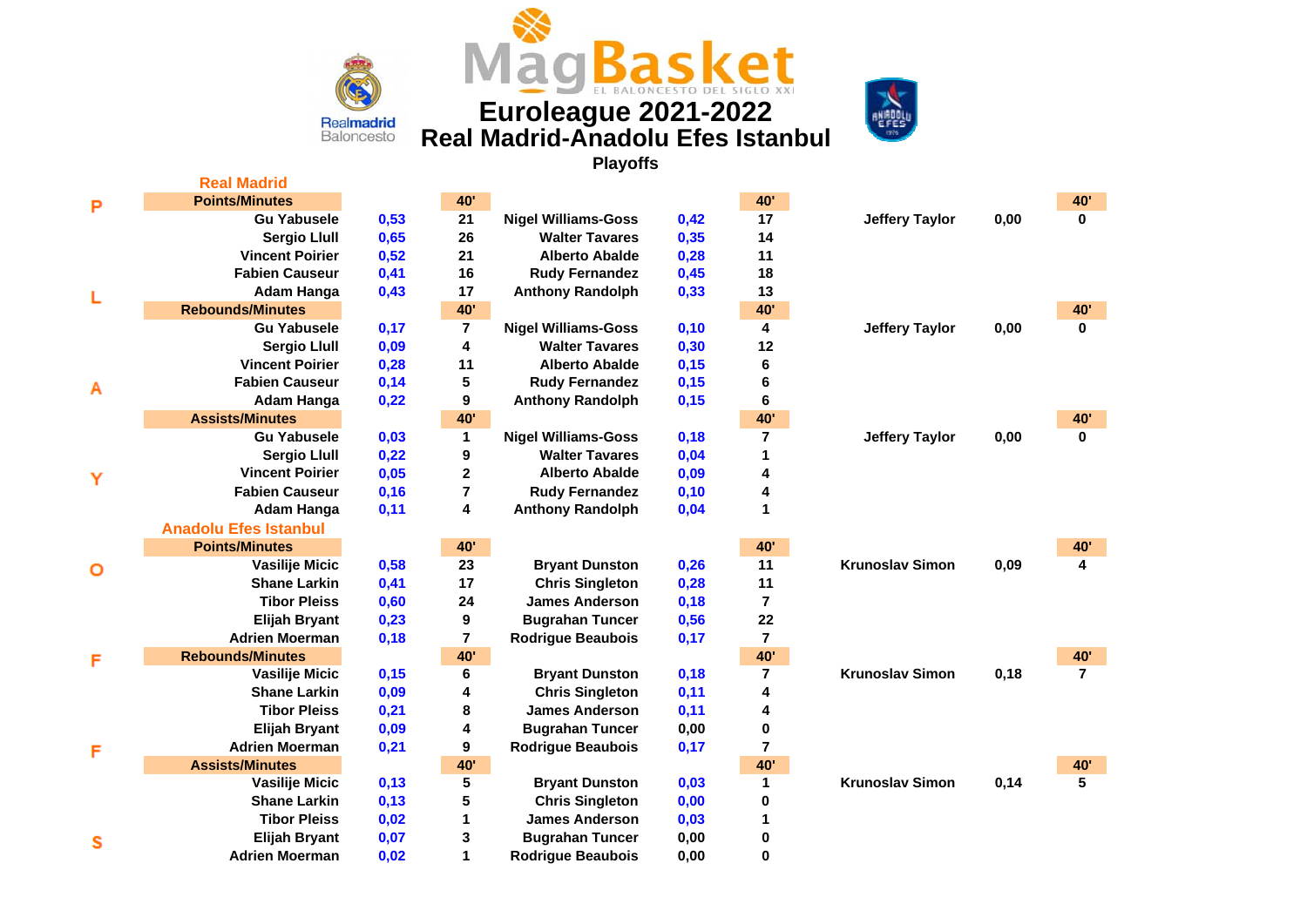





|      |                                 |      | <b>Season averages</b> |                                 |      |
|------|---------------------------------|------|------------------------|---------------------------------|------|
|      | <b>Offense</b>                  |      |                        | <b>Defense</b>                  |      |
| 92.2 | <b>Performance Index Rating</b> | 94.5 | 76.4                   | <b>Performance Index Rating</b> | 85.4 |
| 79.5 | <b>Points</b>                   | 81.6 | 73.9                   | <b>Points</b>                   | 79.1 |
| 11.6 | <b>Offensive rebounds</b>       | 8.5  | 8.5                    | <b>Offensive rebounds</b>       | 11.1 |
| 26.6 | Defensive rebounds              | 24.0 | 23.3                   | Defensive rebounds              | 24.1 |
| 38.2 | <b>Total rebounds</b>           | 32.5 | 31.8                   | <b>Total rebounds</b>           | 35.1 |
| 18.2 | <b>Assists</b>                  | 17.1 | 14.9                   | <b>Assists</b>                  | 17.5 |
| 6.4  | <b>Steals</b>                   | 6.3  | 6.6                    | <b>Steals</b>                   | 6.2  |
| 3.4  | <b>Blocks</b>                   | 2.7  | 2.0                    | <b>Blocks</b>                   | 2.3  |
| 12.7 | <b>Turnovers</b>                | 11.1 | 11.7                   | <b>Turnovers</b>                | 11.8 |
| 53.4 | Two-point %                     | 56.9 | 49.0                   | Two-point %                     | 52.8 |
| 35.9 | Three-point %                   | 36.7 | 34.9                   | Three-point %                   | 35.9 |
| 76.9 | Free-throw %                    | 81.7 | 77.6                   | <b>Free-throw %</b>             | 79.4 |

**Referees Crew Chief** LUIGI LAMONICA Ita (21-22 3-1 UNI - 20-21 3-2 CSKA-VAL) **Umpire 1** BORYS RYZHYK Ucr (21-22 3-2 OLY-FEF - 20-21 2-1 BAR) **Umpire 2** GYTIS VILIUS Lit (21-22 3-1 FEN 20-21 1-2 CSKA-CRV)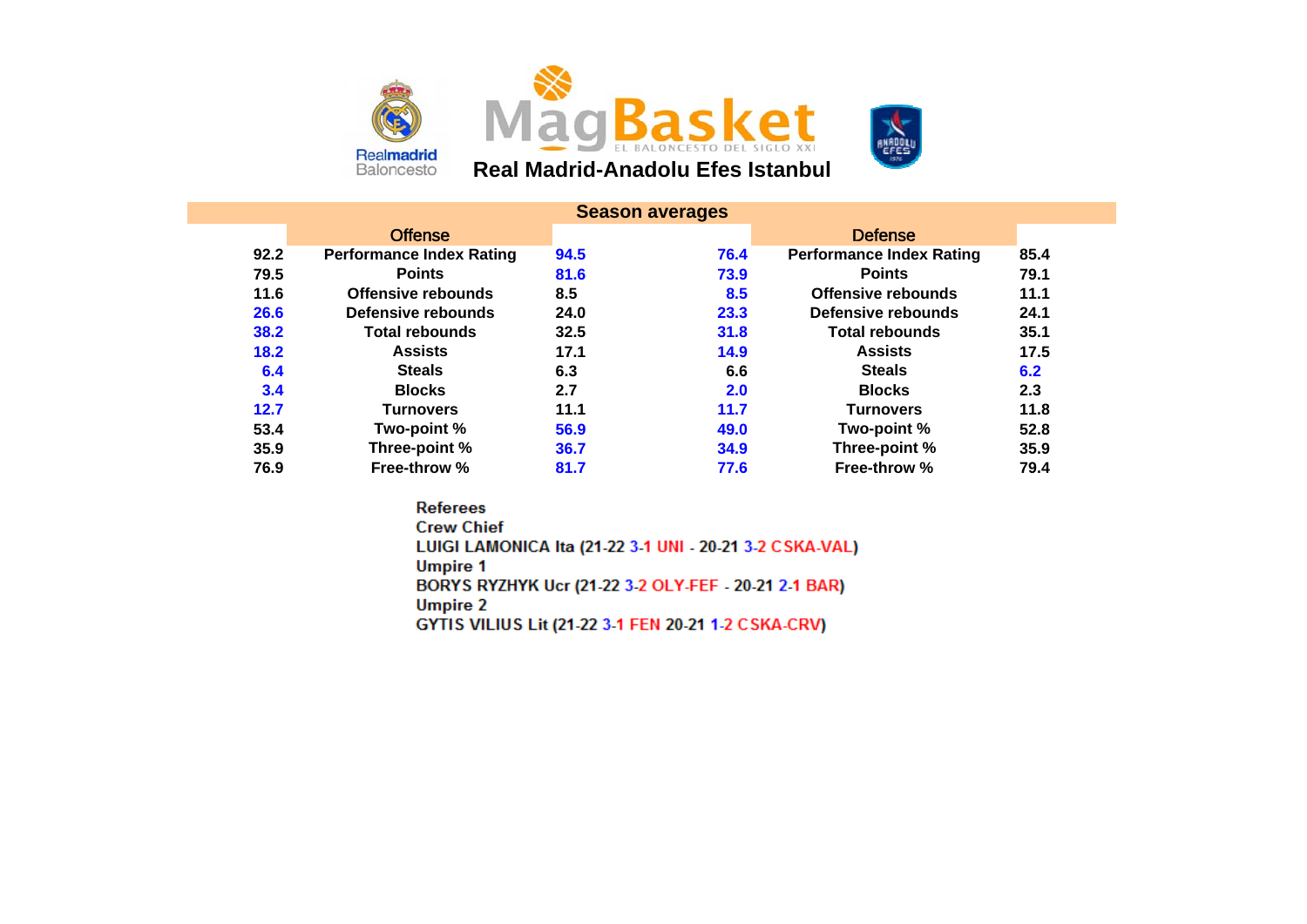# **Euroleague 2021-2022 Fina-Four Semifinal**

## **FC Barcelona-Real Madrid (83-86)**

**[Play by play](https://www.euroleaguebasketball.net/euroleague/game-center/2021-22/fc-barcelona-real-madrid/E2021/327/#play-by-play)**



|                | <b>Real Madrid</b>        |              |                | 2FG<br>3FG |           |                | <b>FT</b> |           |       | <b>Rebounds</b> |                      |          |                |           |    | <b>Fouls</b><br><b>Blocks</b> |    |                |           |                |                |
|----------------|---------------------------|--------------|----------------|------------|-----------|----------------|-----------|-----------|-------|-----------------|----------------------|----------|----------------|-----------|----|-------------------------------|----|----------------|-----------|----------------|----------------|
| <b>Pun/Min</b> | # Player                  | Min          | <b>Pts</b>     | M/A        | $\%$      | M/A            | $\%$      | M/A       | %     | $\mathbf{o}$    | D                    |          | As             | <b>St</b> | To | <b>Fv</b>                     | Ag | $\mathsf{Cm}$  | <b>Rv</b> | <b>PIR</b>     | $+/-$          |
| 0,64           | 1 Fabien Causeur          | 28           | 18             | $5 - 10$   | 50%       | $1 - 2$        | 50%       | $5-5$     | 100%  | 0               |                      |          | $\overline{2}$ | 3         |    | 0                             |    | 3              | 5         | 18             | $\overline{7}$ |
| 0,55           | 28 Guerschon Yabusele     | 33           | 18             | $2 - 3$    | 67%       | $4 - 6$        | 67%       | $2 - 4$   | 50%   | 3               | 5.                   | 8        | 1              | 0         | 0  | 0                             | 0  | 0              | 2         | 24             | 3              |
| 0,52           | 23 Sergio Llull           | 29           | 15             | $3 - 10$   | 30%       | $1 - 4$        | 25%       | $6 - 8$   | 75%   |                 | $\mathbf{2}^{\circ}$ | 3        | 3              |           |    | 0                             | 0  | $\overline{2}$ |           | 14             | $-6$           |
| 0,42           | 22 Walter Tavares         | 19           | 8              | $4 - 5$    | 80%       | $0-0$          | 0%        | $0-0$     | $0\%$ |                 | $\overline{2}$       | 3        | $\overline{2}$ | 0         |    | 3                             | 0  | 2              | 2         | 14             | $-4$           |
| 0,54           | 6 Alberto Abalde          | 13           |                | $2 - 3$    | 67%       | $1 - 2$        | 50%       | $0 - 0$   | 0%    |                 | 0                    |          | $\mathbf{0}$   | 0         | 0  | 0                             | 0  | $\overline{2}$ | 0         | 4              | 9              |
| 0,28           | <b>14 Gabriel Deck</b>    | 25           |                | $2 - 2$    | 100%      | $0 - 1$        | 0%        | $3-3$     | 100%  | 2               | 5                    |          | 1              | 0         |    | 0                             | 0  | 0              | 2         | $\bf{0}$       | -6             |
| 0,35           | <b>17 Vincent Poirier</b> | 17           | 6              | $3-6$      | 50%       | $0-0$          | 0%        | $0-0$     | 0%    | 3               | 2                    | 5        |                | 0         | 2  | 3                             | 0  | 4              | 0         | 6              |                |
| 0,29           | 8 Adam Hanga              | 14           | 4              | $1 - 4$    | 25%       | $0 - 1$        | 0%        | $2 - 2$   | 100%  | $\Omega$        | 3                    | 3        | 3              | 0         | 3  | 0                             | 0  | 4              | 3         | $\overline{2}$ | 13             |
| 0,18           | 5 Rudy Fernandez          | 17           | 3              | $0 - 1$    | 0%        | $1 - 4$        | 25%       | $0 - 0$   | 0%    | 0               |                      | $\bf{0}$ | $\bf{0}$       | 0         | 0  | 0                             | 0  |                |           | $-1$           | 3              |
| 0,00           | 0 Nigel Williams-Goss     | $\mathbf{1}$ | $\mathbf{0}$   | $0 - 0$    | 0%        | $0-0$          | 0%        | $0-0$     | 0%    | 0               |                      | $\bf{0}$ | 1              | 0         | 0  | 0                             | 0  | 0              | 0         |                |                |
| 0,00           | 44 Jeffery Taylor         | 4            | $\bf{0}$       | $0-0$      | 0%        | $0 - 1$        | 0%        | $0-0$     | 0%    | 0               | 0                    | $\bf{0}$ | $\mathbf{0}$   | 0         | 0  | 0                             | 0  | $\overline{2}$ | 0         | $-3$           | $-9$           |
|                | 3 Anthony Randolph        |              |                |            |           |                |           |           |       |                 |                      |          |                |           |    |                               |    |                |           |                |                |
|                | Team                      |              |                |            |           |                |           |           |       | 3               |                      | 4        | 0              | 0         | 0  | 0                             | 0  | 0              | 0         | 4              | 0              |
|                | Total                     | 200          | 86             | $22 - 44$  | 50%       | $8 - 21$       | 38%       | $18 - 22$ | 82%   | 14              | 21                   | 35       | 14             | 4         | 9  | 6                             |    | 23             | 22        | 95             | 15             |
|                |                           |              |                |            |           |                |           |           |       |                 |                      |          |                |           |    |                               |    |                |           |                |                |
|                | <b>Graphic stats</b>      |              | Q <sub>1</sub> | Q2         | Q3        | Q <sub>4</sub> |           |           |       |                 |                      |          |                |           |    |                               |    |                |           |                |                |
|                | <b>Shooting chart</b>     |              | 19-19          | $26 - 15$  | $11 - 26$ | $27 - 26$      |           |           |       |                 |                      |          |                |           |    |                               |    |                |           |                |                |

## **Olympiacos Piraeus-Anadolu Efes Istanbul (74-77)**

|                | <b>Anadolu Efes Istanbul</b>          |            |                |           | 2FG       |                | 3FG   |          | <b>FT</b> | <b>Rebounds</b> |                |              |                |           |                |             |              |                |                      |              |          | <b>Blocks</b> |  |  | <b>Fouls</b> |  |  |
|----------------|---------------------------------------|------------|----------------|-----------|-----------|----------------|-------|----------|-----------|-----------------|----------------|--------------|----------------|-----------|----------------|-------------|--------------|----------------|----------------------|--------------|----------|---------------|--|--|--------------|--|--|
| <b>Pun/Min</b> | # Player                              | <b>Min</b> | <b>Pts</b>     | M/A       | %         | M/A            | %     | M/A      | %         | $\mathbf{o}$    | D              |              | As             | <b>St</b> | To             | <b>Fv</b>   | Ag           | $\mathsf{Cm}$  | <b>Rv</b>            | <b>PIR</b>   | $+/-$    |               |  |  |              |  |  |
| 0,55           | 0 Shane Larkin                        | 38         | 21             | $2 - 6$   | 33%       | $4 - 12$       | 33%   | $5-6$    | 83%       | 0               | 0              | $\bf{0}$     | 7              | $\Omega$  |                | 0           | 0            |                | 8                    | 21           | 4        |               |  |  |              |  |  |
| 0,52           | 6 Elijah Bryant                       | 31         | 16             | $2 - 2$   | 100%      | $4-6$          | 67%   | $0-0$    | 0%        | 3               | 3              | 6            | $\bf{0}$       |           |                |             | 0            | 3              | $\Omega$             | 17           | 10       |               |  |  |              |  |  |
| 0,44           | 22 Vasilije Micic                     | 34         | 15             | $1 - 5$   | 20%       | $4 - 11$       | 36%   | $1 - 4$  | 25%       | $\Omega$        | 6              | 6            | 9              | 0         | $\overline{2}$ | 0           | 3            | 3              | 4                    | 12           | 14       |               |  |  |              |  |  |
| 0,57           | 42 Bryant Dunston                     | 21         | 12             | $3 - 3$   | 100%      | $1 - 1$        | 100%  | $3 - 4$  | 75%       | $\Omega$        |                |              | $\overline{2}$ |           | $\Omega$       |             | 0            | 5              | $\mathbf{2}^{\circ}$ | 13           | 17       |               |  |  |              |  |  |
| 0,42           | 21 Tibor Pleiss                       | 19         | 8              | $3 - 4$   | 75%       | $0 - 1$        | 0%    | $2 - 2$  | 100%      |                 | 6              |              |                | $\Omega$  | $\overline{2}$ |             | 0            |                | $\mathbf{2}^{\circ}$ | 14           | $-14$    |               |  |  |              |  |  |
| 0,22           | 2 Chris Singleton                     | 23         | 5              | $1 - 4$   | 25%       | $1 - 1$        | 100%  | $0-0$    | 0%        | 3               | $\overline{2}$ | 5            |                | 2         |                | 0           | 0            | 5              | 0                    | 4            | 3        |               |  |  |              |  |  |
| 0,00           | <b>Rodrigue Beaubois</b>              | 5          | $\mathbf{0}$   | $0 - 1$   | $0\%$     | $0-0$          | 0%    | $0-0$    | $0\%$     | $\Omega$        | 0              | $\mathbf{0}$ | $\bf{0}$       | 0         | 0              | 0           | 0            | $\overline{2}$ | $\Omega$             | -3           | $-10$    |               |  |  |              |  |  |
| 0,00           | <b>18 Adrien Moerman</b>              | 17         | $\mathbf{0}$   | $0-0$     | $0\%$     | $0 - 2$        | 0%    | $0-0$    | 0%        | 0               | 4              | 4            | $\bf{0}$       | $\Omega$  | 0              | 0           | 0            | $\overline{2}$ | $\Omega$             | $\mathbf{0}$ | $\bf{0}$ |               |  |  |              |  |  |
| 0,00           | 23 James Anderson                     | 12         | 0              | $0-0$     | 0%        | $0-0$          | $0\%$ | $0-0$    | 0%        | 2               | 2              | 4            | $\bf{0}$       | $\Omega$  | $\Omega$       | $\mathbf 0$ | 0            |                | 0                    | 3            | -9       |               |  |  |              |  |  |
|                | 11 Erten Gazi                         |            |                |           |           |                |       |          |           |                 |                |              |                |           |                |             |              |                |                      |              |          |               |  |  |              |  |  |
|                | 19 Bugrahan Tuncer                    |            |                |           |           |                |       |          |           |                 |                |              |                |           |                |             |              |                |                      |              |          |               |  |  |              |  |  |
|                | 33 Filippe Trusev                     |            |                |           |           |                |       |          |           |                 |                |              |                |           |                |             |              |                |                      |              |          |               |  |  |              |  |  |
|                | Team                                  |            |                |           |           |                |       |          |           |                 | $\Omega$       |              |                |           |                |             |              |                |                      |              | 0        |               |  |  |              |  |  |
|                | Total                                 | 200        | 77             | $12 - 25$ | 48%       | 14-34          | 41%   | $1 - 11$ | 69%       | 10              | 24             | 34           | 20             | 4         | 8              | 3           | $\mathbf{3}$ | 23             | 16                   | 82           | 15       |               |  |  |              |  |  |
|                | <b>Graphic stats</b>                  |            | Q <sub>1</sub> | Q2        | Q3        | Q <sub>4</sub> |       |          |           |                 |                |              |                |           |                |             |              |                |                      |              |          |               |  |  |              |  |  |
|                | <b>Shooting chart</b><br>Play by play |            | $21 - 18$      | $22 - 24$ | $20 - 24$ | $11 - 11$      |       |          |           |                 |                |              |                |           |                |             |              |                |                      |              |          |               |  |  |              |  |  |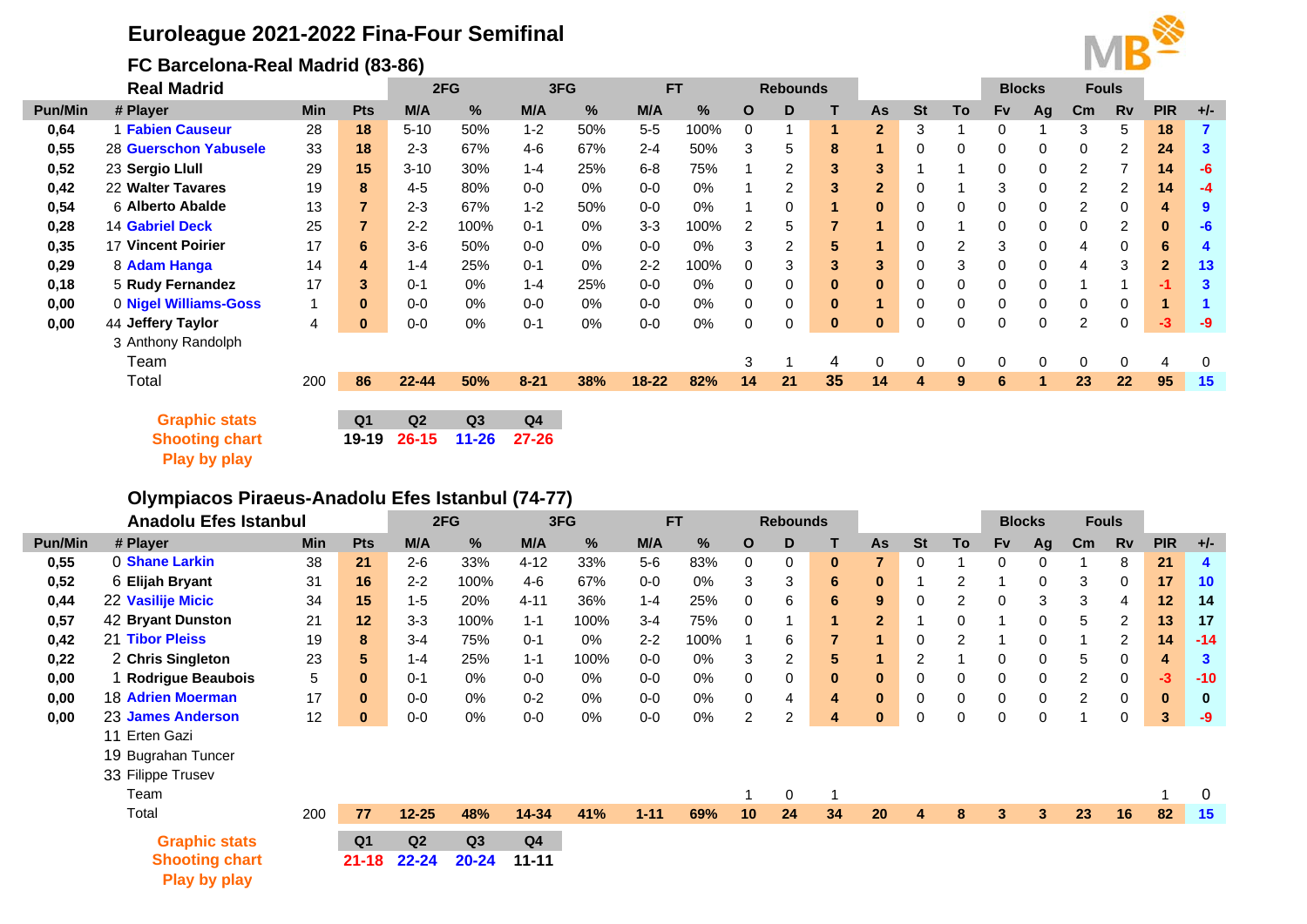# **Final-Four Semifinal Euroleague 2021-2022 Contributions**



# MagBasket **FC Barcelona-Real Madrid (83-86) Olympiacos Piraeus-Anadolu Efes Istanbul (74-77)**

| <b>Totales</b>                     |     |            |     |     | Minutos Puntos Rebotes Asistecias TdeCampo |
|------------------------------------|-----|------------|-----|-----|--------------------------------------------|
| Jugadores                          | %   | %          | %   | %   | %                                          |
| abien Causeur                      | 14% | <b>21%</b> | 3%  | 14% | 19%                                        |
| <b>G</b> Yabusele                  | 17% | <b>21%</b> | 26% | 7%  | 14%                                        |
| Sergio Llull                       | 15% | 17%        | 10% | 21% | 22%                                        |
| Walter Tavares                     | 10% | 9%         | 10% | 14% | 8%                                         |
| <b>Alberto Abalde</b>              | 7%  | 8%         | 3%  | 0%  | 8%                                         |
| Gabriel Deck                       | 13% | 8%         | 23% | 7%  | 5%                                         |
| /incent Poirier                    | 9%  | 7%         | 16% | 7%  | 9%                                         |
| Adam Hanga                         | 7%  | 5%         | 10% | 21% | 8%                                         |
| <b>Rudy Fernandez</b>              | 9%  | 3%         | 0%  | 0%  | 8%                                         |
| <b>V</b> Williams-Goss             | 1%  | 0%         | 0%  | 7%  | 0%                                         |
| Jeffery Taylor<br>\nthony Randolph | 2%  | 0%         | 0%  | 0%  | 0%                                         |
|                                    |     |            |     |     |                                            |

#### **Anadolu Efes Istanbul Totales** Minutos Puntos Rebotes Asistecias TdeCampo Jugadores %  $%$  $%$  $\%$  $%$ 19% 35% **Shane Larkin** 27% 0% 31%  $0%$ **Elijah Bryant** 16% 21% 18% 14% **Vasilije Micic** 17% 19% 18% 45% 27% Brya

| <b>Bryant Dunston</b>    | 11% | 16%   | 3%  | 10%   | 7% |
|--------------------------|-----|-------|-----|-------|----|
| <b>Tibor Pleiss</b>      | 10% | 10%   | 21% | 5%    | 8% |
| <b>Chris Singleton</b>   | 12% | 6%    | 15% | 5%    | 8% |
| <b>Rodrigue Beaubois</b> | 3%  | 0%    | 0%  | 0%    | 2% |
| <b>Adrien Moerman</b>    | 9%  | $0\%$ | 12% | $0\%$ | 3% |
| <b>James Anderson</b>    | 6%  | 0%    | 12% | 0%    | 0% |
| <b>Erten Gazi</b>        |     |       |     |       |    |

#### **GUERSCHON YABUSELE**

24



**Performance Index Rating**  $(PIR)$ 

**Game Leaders** 

**Bugrahan Tuncer Filippe Trusev** 

 $\langle \rangle$ 



#### **SHANE LARKIN**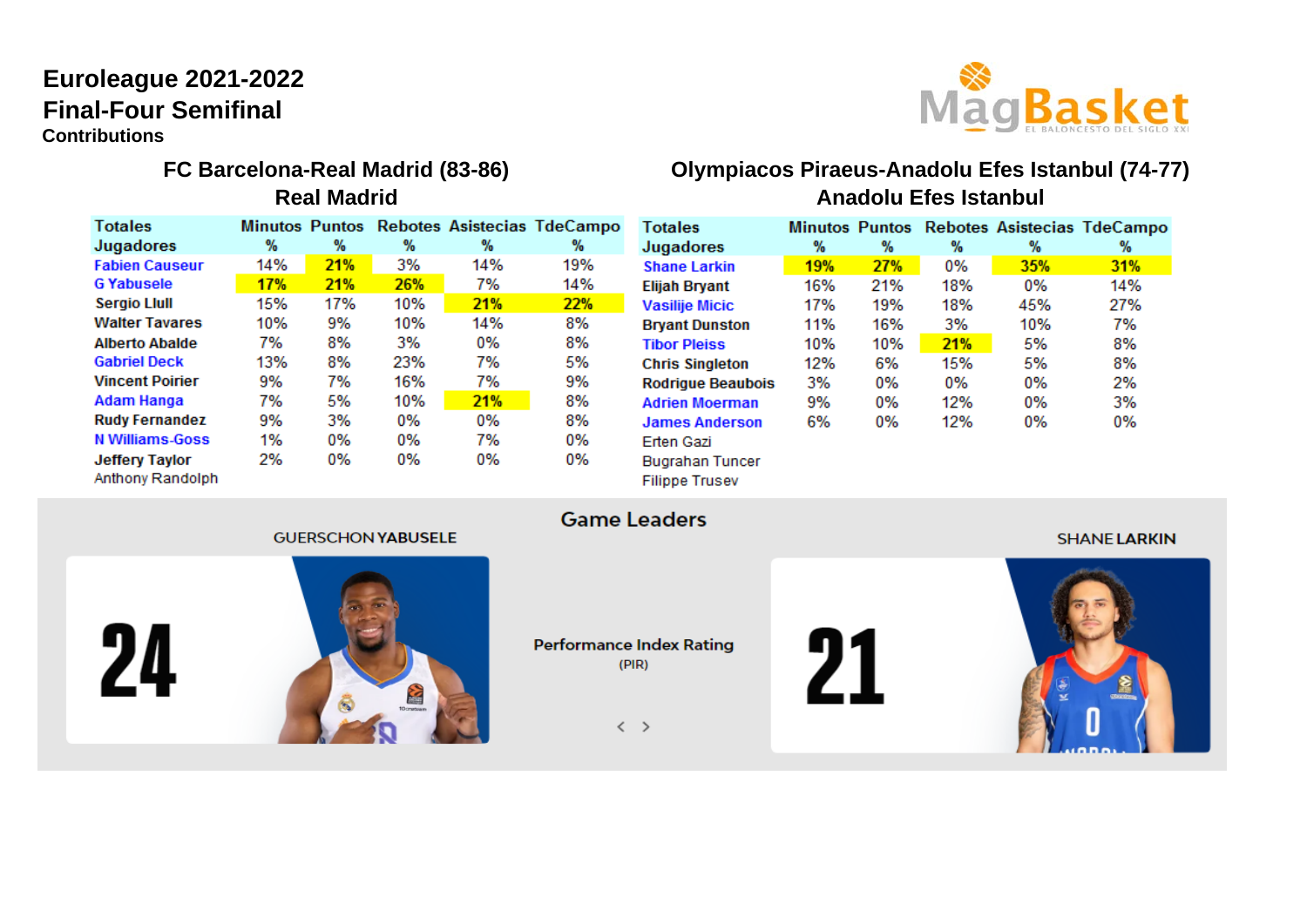# **Euroleague 2021-2022 Playoffs Real Madrid**

| <b>Jugadores</b>         | <b>Min</b> | <b>Pts</b>    | <b>Reb</b>      | <b>As</b> | Val  | <b>Jugadores</b>         | <b>Min</b> | <b>Pts</b>            | <b>Reb</b>     | As         | Val  |
|--------------------------|------------|---------------|-----------------|-----------|------|--------------------------|------------|-----------------------|----------------|------------|------|
| <b>B</b> Goss-Llull      | 121        | 63            | 12              | 24        | 68   | <b>B</b> Goss-Llull      | 20%        | 24%                   | 12%            | <b>39%</b> | 21%  |
| <b>E</b> Causeur-Abalde  | <b>138</b> | 48            | 20              | 18        | 56   | E Causeur-Abalde         | 23%        | 18%                   | 19%            | 29%        | 17%  |
| A Hanga-Taylor-Rudy      | 106        | 46            | 20              | 11        | 59   | A Hanga-Taylor-Rudy      | 18%        | 17%                   | 19%            | 18%        | 18%  |
| A-P Yabusele-Randolph    | 115        | 56            | 19              | 4         | 53   | A-P Yabusele-Randolph    | 19%        | 21%                   | 18%            | 6%         | 17%  |
| P Poirier-Tavares        | 115        | 51            | 33 <sup>°</sup> | 5         | 85   | <b>P</b> Poirier-Tavares | 19%        | 19%                   | 32%            | 8%         | 26%  |
|                          | 595        | 264           | 104             | 62        | 321  |                          | 100%       | 100%                  | 100%           | 100%       | 100% |
|                          |            |               |                 |           |      |                          |            |                       |                |            |      |
| <b>Jugadores</b>         | <b>Min</b> | <b>Pts</b>    | <b>Reb</b>      | As        | Val  | <b>Jugadores</b>         | <b>Min</b> | <b>Pts</b>            | <b>Reb</b>     | As         | Val  |
| Yabusele-Poirier-Tavares | 203        | 98            | 48              | 8         | 133  | Yabusele-Poirier-Tavares | 34%        | 37%                   | 46%            | 13%        | 41%  |
| Resto (8)                | 392        | 166           | 56              | 54        | 188  | Resto (89                | 66%        | 63%                   | 54%            | 87%        | 59%  |
|                          | 595        | 264           | 104             | 62        | 321  |                          | 100%       | 100%                  | 100%           | 100%       | 100% |
|                          |            |               |                 |           |      |                          |            |                       |                |            |      |
| <b>Juego Exterior</b>    | Pun        | <b>Reb</b>    | Asi             |           | Val  |                          |            |                       |                |            |      |
| <b>Real Madrid</b>       | 59%        | 50%           | 85%             |           | 57%  |                          |            |                       |                |            |      |
| Total                    | 157        |               | 52              | 53        | 183  |                          |            |                       |                |            |      |
|                          |            |               |                 |           |      | Jugadores                |            | <b>Tiros de Campo</b> |                |            |      |
| Media                    | 7,5        | 2,5           | 2,5             |           | 8,7  | <b>Datos Acumulados</b>  |            | Tiros                 | <b>Acierto</b> |            |      |
| Juego Interior           | Pun        | <b>Reb</b>    | Asi             |           | Val  | <b>Gu Yabusele</b>       |            |                       |                |            |      |
| <b>Doal Madrid</b>       | A40/       | <b>F.O.O.</b> | 4.50/           |           | 420/ |                          |            |                       |                |            |      |

| <b>Real Madrid</b>    | 41%  | 50%        | 15%  | 43%  |
|-----------------------|------|------------|------|------|
| Total                 | 107  | 52         |      | 138  |
| Media                 | 8.9  | 4.3        | 0.8  | 11,5 |
| <b>Juego Exterior</b> | Pun  | <b>Reb</b> | Asi  | Val  |
| Media por Jornada     | 52,3 | 17.3       | 17.7 | 61.0 |
| Juego Interior        | Pun  | <b>Reb</b> | Asi  | Val  |
| Media por Jornada     | 35,7 | 17.3       | 3.0  | 46,0 |

# **Final-Four**

| <b>Jugadores</b>         | <b>Min</b> | Pts | <b>Reb</b> |    | Val  | <b>Jugadores</b>         | <b>Min</b> | <b>Pts</b> | <b>Reb</b> |            | Val         |
|--------------------------|------------|-----|------------|----|------|--------------------------|------------|------------|------------|------------|-------------|
|                          |            |     |            | As |      |                          |            |            |            | <b>As</b>  |             |
| <b>B</b> Goss-Llull      | 30         | 15  | 3          | 4  | 15   | <b>B</b> Goss-Llull      | 15%        | 17%        | 10%        | <b>29%</b> | 19%         |
| E Causeur-Abalde         | 41         | 25  | 2          | 2  | 22   | E Causeur-Abalde         | 21%        | 29%        | 6%         | 14%        | 28%         |
| A Hanga-Taylor-Rudy      | 35         |     |            | 3  | $-2$ | A Hanga-Taylor-Rudy      | 18%        | 8%         | 10%        | 21%        | $-3%$       |
| A-P Yabusele-Deck        | 58         | 25  | 15         | 2  | 24   | A-P Yabusele-Deck        | 29%        | 29%        | 48%        | 14%        | <b>30%</b>  |
| <b>P</b> Poirier-Tavares | 36         | 14  | 8          | 3  | 20   | <b>P</b> Poirier-Tavares | 18%        | 16%        | 26%        | 21%        | 25%         |
|                          | 200        | 86  | 31         | 14 | 79   |                          | 100%       | 100%       | 100%       | 100%       | <b>100%</b> |
|                          |            |     |            |    |      |                          |            |            |            |            |             |
| <b>Jugadores</b>         | <b>Min</b> | Pts | <b>Reb</b> | As | Val  | <b>Jugadores</b>         | <b>Min</b> | <b>Pts</b> | <b>Reb</b> | <b>As</b>  | Val         |
| Yabusele-Poirier-Tavares | 69         | 32  | 16         | 4  | 44   | Yabusele-Poirier-Tavares | 35%        | 37%        | 52%        | 29%        | 56%         |
| Resto(8)                 | 131        | 54  | 15         | 10 | 35   | Resto (8)                | 66%        | 63%        | 48%        | 71%        | 44%         |
|                          | 200        | 86  | 31         | 14 | 79   |                          | 100%       | 100%       | 100%       | 100%       | <b>100%</b> |

|    | Pts        | <b>Reb</b> | As | Val | <b>Jugadores</b>         | Min        | Pts        | Reb        | As   | Val  |
|----|------------|------------|----|-----|--------------------------|------------|------------|------------|------|------|
|    | 63         | 12         | 24 | 68  | <b>B</b> Goss-Llull      | 20%        | 24%        | 12%        | 39%  | 21%  |
| 8  | 48         | 20         | 18 | 56  | <b>E</b> Causeur-Abalde  | 23%        | 18%        | 19%        | 29%  | 17%  |
| 6  | 46         | 20         | 11 | 59  | A Hanga-Taylor-Rudy      | 18%        | 17%        | 19%        | 18%  | 18%  |
| 5  | 56         | 19         | 4  | 53  | A-P Yabusele-Randolph    | 19%        | 21%        | 18%        | 6%   | 17%  |
| 5  | 51         | 33         | 5  | 85  | <b>P</b> Poirier-Tavares | 19%        | 19%        | 32%        | 8%   | 26%  |
| 5  | 264        | 104        | 62 | 321 |                          | 100%       | 100%       | 100%       | 100% | 100% |
|    |            |            |    |     |                          |            |            |            |      |      |
| n. | <b>Pts</b> | <b>Reb</b> | As | Val | <b>Jugadores</b>         | <b>Min</b> | <b>Pts</b> | <b>Reb</b> | As   | Val  |
| 3  | 98         | 48         | 8  | 133 | Yabusele-Poirier-Tavares | 34%        | 37%        | 46%        | 13%  | 41%  |
| 2  | 166        | 56         | 54 | 188 | Resto (89                | 66%        | 63%        | 54%        | 87%  | 59%  |
| 5  | 264        | 104        | 62 | 321 |                          | 100%       | 100%       | 100%       | 100% | 100% |

| Jugadores               | <b>Tiros de Campo</b> |         |  |  |  |  |  |
|-------------------------|-----------------------|---------|--|--|--|--|--|
| <b>Datos Acumulados</b> | <b>Tiros</b>          | Acierto |  |  |  |  |  |
| <b>Gu Yabusele</b>      |                       |         |  |  |  |  |  |
| <b>Sergio Llull</b>     |                       |         |  |  |  |  |  |
| <b>Vincent Poirier</b>  | 59%                   | 39%     |  |  |  |  |  |
| <b>Fabien Causeur</b>   |                       |         |  |  |  |  |  |
| <b>Adam Hanga</b>       |                       |         |  |  |  |  |  |

| Jugadores                | <b>Min</b> | <b>Pts</b> | <b>Reb</b>      | As | Val  | <b>Jugadores</b>         | <b>Min</b> | <b>Pts</b> | <b>Reb</b> | As   | Val        |
|--------------------------|------------|------------|-----------------|----|------|--------------------------|------------|------------|------------|------|------------|
| Goss-Llull               | 30         | 15         | 3               | 4  | 15   | <b>B</b> Goss-Llull      | 15%        | 17%        | 10%        | 29%  | 19%        |
| Causeur-Abalde           | 41         | 25         | 2               | ົ  | 22   | E Causeur-Abalde         | 21%        | 29%        | 6%         | 14%  | 28%        |
| Hanga-Taylor-Rudy        | 35         |            | 3               |    | $-2$ | A Hanga-Taylor-Rudy      | 18%        | 8%         | 10%        | 21%  | $-3%$      |
| Yabusele-Deck            | 58         | 25         | 15 <sub>l</sub> | ົ  | 24   | A-P Yabusele-Deck        | <b>29%</b> | <b>29%</b> | <b>48%</b> | 14%  | <b>30%</b> |
| <b>Poirier-Tavares</b>   | 36         | 14         | 8               |    | 20   | <b>P</b> Poirier-Tavares | 18%        | 16%        | 26%        | 21%  | 25%        |
|                          | 200        | 86         | 31              | 14 | 79   |                          | 100%       | 100%       | 100%       | 100% | 100%       |
|                          |            |            |                 |    |      |                          |            |            |            |      |            |
| <b>Jugadores</b>         | <b>Min</b> | <b>Pts</b> | <b>Reb</b>      | As | Val  | <b>Jugadores</b>         | <b>Min</b> | <b>Pts</b> | <b>Reb</b> | As   | Val        |
| Yabusele-Poirier-Tavares | 69         | 32         | 16              | 4  | 44   | Yabusele-Poirier-Tavares | 35%        | 37%        | 52%        | 29%  | 56%        |
| Resto (8)                | 131        | 54         | 15              | 10 | 35   | Resto (8)                | 66%        | 63%        | 48%        | 71%  | 44%        |
|                          | 200        | 86         | 31              | 14 | 79   |                          | 100%       | 100%       | 100%       | 100% | 100%       |
|                          |            |            |                 |    |      |                          |            |            |            |      |            |

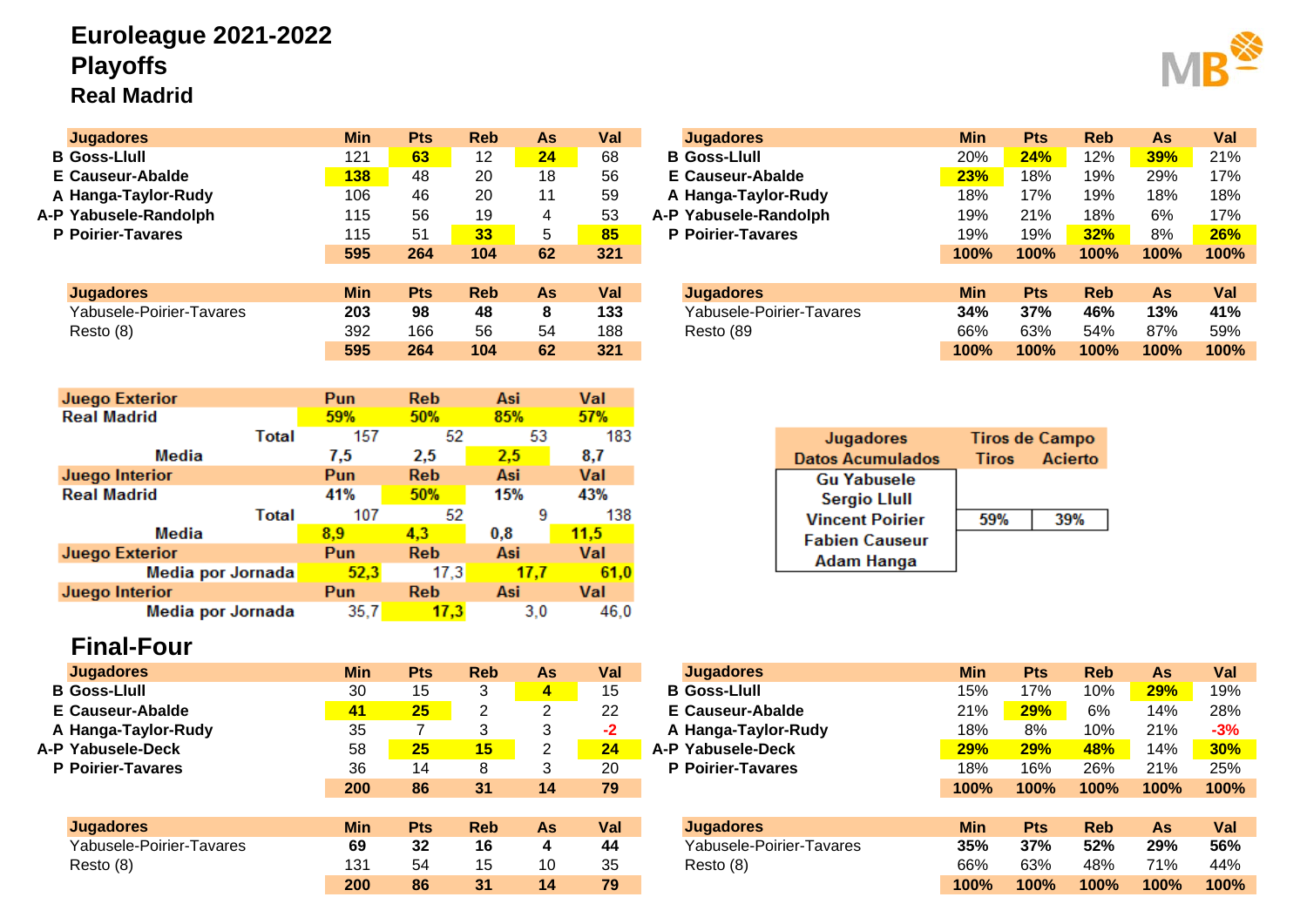# **Euroleague 2021-2022 Playoffs**

### **Accumulated Statistics - Playoffs**



| <b>Real Madrid</b>         |           |             |            |          |           |          |           |                | <b>Rebounds</b> |                |                |                |               |                | <b>Blocks</b>  | <b>Fouls</b>  |           |            |
|----------------------------|-----------|-------------|------------|----------|-----------|----------|-----------|----------------|-----------------|----------------|----------------|----------------|---------------|----------------|----------------|---------------|-----------|------------|
| <b>Player</b>              | <b>GP</b> | <b>GS</b>   | <b>Min</b> | Pts      | 2FG       | 3FG      | <b>FT</b> | $\mathbf{o}$   | D               |                | As             | <b>St</b>      | To            | <b>Fv</b>      | Ag             | $\mathsf{cm}$ | <b>Rv</b> | <b>PIR</b> |
| <b>Gu Yabusele</b>         | 3         | 3           | 88         | 47       | $13 - 17$ | $6 - 11$ | $3-6$     | 4              | 11              | 15             | 3              | 3              |               | 0              |                | 6             | 6         | 48         |
| <b>Sergio Llull</b>        | 3         | 0           | 54         | 35       | $7 - 11$  | $6 - 14$ | $3 - 4$   |                | 4               | 5.             | 12             | $\overline{2}$ | 3             | 0              |                | 6             | 7         | 38         |
| <b>Vincent Poirier</b>     | 3         | 0           | 61         | 32       | $9 - 14$  | $0 - 0$  | $14 - 19$ |                | 10              | 17             | 3              | $\overline{2}$ | 4             | 6              | $\overline{2}$ | 6             | 14        | 52         |
| <b>Fabien Causeur</b>      | 3         | 3           | 73         | 30       | $5 - 10$  | $6-9$    | $2 - 2$   |                | 9               | 10             | 12             | 2              | 4             |                |                | 8             | 2         | 36         |
| <b>Adam Hanga</b>          | 3         | 3           | 65         | 28       | $10 - 15$ | $2 - 7$  | $2 - 2$   | $\overline{2}$ | 12              | 14             | $\overline{7}$ | 3              | 2             | 2              |                | 6             | 4         | 39         |
| <b>Nigel Williams-Goss</b> | 3         | 3           | 67         | 28       | $6 - 13$  | $4 - 10$ | $4 - 4$   | 0              |                 | $\overline{7}$ | 12             |                | 6             | 0              | 0              | 8             | 9         | 30         |
| <b>Walter Tavares</b>      | 3         | 3           | 54         | 19       | $8 - 13$  | $0 - 0$  | $3 - 4$   | 5.             |                 | 16             | $\overline{2}$ | 3              | 6             | $\overline{ }$ | 0              | 9             | 7         | 33         |
| <b>Alberto Abalde</b>      | 3         | 0           | 65         | 18       | $3-8$     | $3-9$    | $3 - 4$   | 4              | 6               | 10             | 6              | 3              |               | 0              | 0              |               | 3         | 20         |
| <b>Rudy Fernandez</b>      | 3         | $\mathbf 0$ | 40         | 18       | $0-0$     | $6 - 13$ | $0-0$     | и              | 5               | 6              | 4              | 3              |               | 4              | 0              | 5             | 2         | 21         |
| <b>Anthony Randolph</b>    | 3         | 0           | 27         | 9        | $0-0$     | $3-9$    | $0-0$     | 0              | 4               | 4              |                | 0              | $\mathcal{P}$ | 0              | 0              | 3             | 2         | 5          |
| <b>Jeffery Taylor</b>      |           | 0           |            | $\bf{0}$ | $0-0$     | $0 - 0$  | $0-0$     | 0              | 0               | $\bf{0}$       | $\mathbf{0}$   | 0              | 0             | 0              | 0              |               | 0         | $-1$       |
| Team                       |           |             |            |          |           |          |           | 3              |                 |                |                |                | 2             |                |                |               |           | 5          |
| Totals                     |           |             |            | 266      | 62-102    | 36-82    | $34 - 45$ | 28             | 83              | 111            | 65             | 22             | 39            | 17             | 6              | 65            | 57        | 331        |
| Average                    |           |             | 200        | 88,7     | 61%       | 44%      | 75%       | 9.3            | 27.7            | 37.0           | 21.7           | 7.3            | 13.0          | 5.7            | 2.0            | 21.7          | 19.0      | 110.3      |

| <b>Anadolu Efes Istanbul</b> |                |                |            |                |           |          |           |                | <b>Rebounds</b> |              |                |           |      | <b>Blocks</b> |          | <b>Fouls</b>   |                |            |
|------------------------------|----------------|----------------|------------|----------------|-----------|----------|-----------|----------------|-----------------|--------------|----------------|-----------|------|---------------|----------|----------------|----------------|------------|
| <b>Player</b>                | G              |                | <b>Min</b> | <b>Pts</b>     | 2FG       | 3FG      | <b>FT</b> | $\mathbf{o}$   | D               |              | As             | <b>St</b> | To   | <b>Fv</b>     | Ag       | $\mathsf{cm}$  | <b>Rv</b>      | <b>PIR</b> |
| <b>Vasilije Micic</b>        | 4              | 3              | 128        | 74             | 21-31     | $8 - 34$ | $8 - 11$  | 0              | 19              | 19           | 16             | 6         | 12   | 0             | 2        | 9              | 14             | 67         |
| <b>Shane Larkin</b>          |                | 4              | 143        | 59             | $7 - 16$  | $1 - 10$ | $15 - 17$ | 0              | 13              | 13           | 19             | 5         | 10   | $\Omega$      | 3        | 4              | 25             | 75         |
| <b>Tibor Pleiss</b>          |                | 2              | 87         | 52             | $12 - 19$ | $6 - 10$ | $10 - 11$ | $\overline{2}$ | 16              | 18           | $\overline{2}$ | 4         | 3    | 4             |          | 3              | 12             | 73         |
| <b>Elijah Bryant</b>         | 4              | 2              | 88         | <b>20</b>      | $3-5$     | $4 - 9$  | $2 - 2$   | $\overline{2}$ | 6               | 8            | 6              | 3         | 3    | 0             | $\Omega$ | 12             | $\overline{2}$ | 17         |
| <b>Adrien Moerman</b>        |                | 4              | 103        | 19             | $8 - 10$  | $1 - 8$  | $0 - 0$   | 3              | 19              | 22           | $\overline{2}$ | 0         |      | 3             | $\Omega$ | 8              | 4              | 26         |
| <b>Bryant Dunston</b>        |                | $\overline{2}$ | 72         | 19             | $6 - 12$  | $0 - 0$  | $7-9$     | 8              | 5               | 13           | $\overline{2}$ |           | 4    | 5             | 0        | 9              | 8              | 27         |
| <b>Chris Singleton</b>       | 4              | $\Omega$       | 57         | 16             | $1 - 5$   | $3 - 7$  | $5 - 7$   |                | 5               | 6            | $\mathbf{0}$   | 0         | 0    | $\Omega$      | 3        | 4              | 8              | 13         |
| <b>James Anderson</b>        |                | 2              | 73         | 13             | $4 - 5$   | $1 - 3$  | $2 - 2$   | $\overline{2}$ | 6               | 8            | $\overline{2}$ | 3         |      |               | 0        |                |                | 17         |
| <b>Bugrahan Tuncer</b>       | $\mathcal{P}$  | $\Omega$       | 9          | 5              | $1 - 1$   | $1 - 3$  | $0 - 0$   | 0              |                 | $\mathbf{0}$ | $\mathbf{0}$   | 0         |      | 0             | 0        | $\overline{2}$ | $\mathbf 0$    | $\bf{0}$   |
| <b>Rodrigue Beaubois</b>     | $\overline{2}$ | $\Omega$       | 18         | 3              | $1 - 2$   | $0 - 2$  | $1 - 2$   | 0              | 3               | 3            | $\mathbf{0}$   |           | 0    |               | $\Omega$ | 4              |                |            |
| <b>Krunoslav Simon</b>       | 2              |                | 22         | 2 <sup>1</sup> | $0 - 2$   | $0 - 2$  | $2 - 3$   | $\Omega$       | 4               | 4            | 3              | 0         | 3    | $\Omega$      | $\Omega$ | 4              | 2              | -1         |
|                              |                |                |            |                |           |          |           | $\overline{2}$ |                 | 9            |                |           |      |               |          |                |                |            |
| Totals                       |                |                |            | 282            | 64-108    | 34-106   | $52 - 64$ | 20             | 103             | 123          | 52             | 23        | 46   | 14            | 9        | 66             | 77             | 322        |
| Average                      |                |                |            | 70.5           | 59%       | 32%      | 81%       | 5.0            | 25.8            | 30.8         | 13.0           | 5.8       | 11.5 | 3.5           | 2.2      | 16.5           | 19.2           | 80.5       |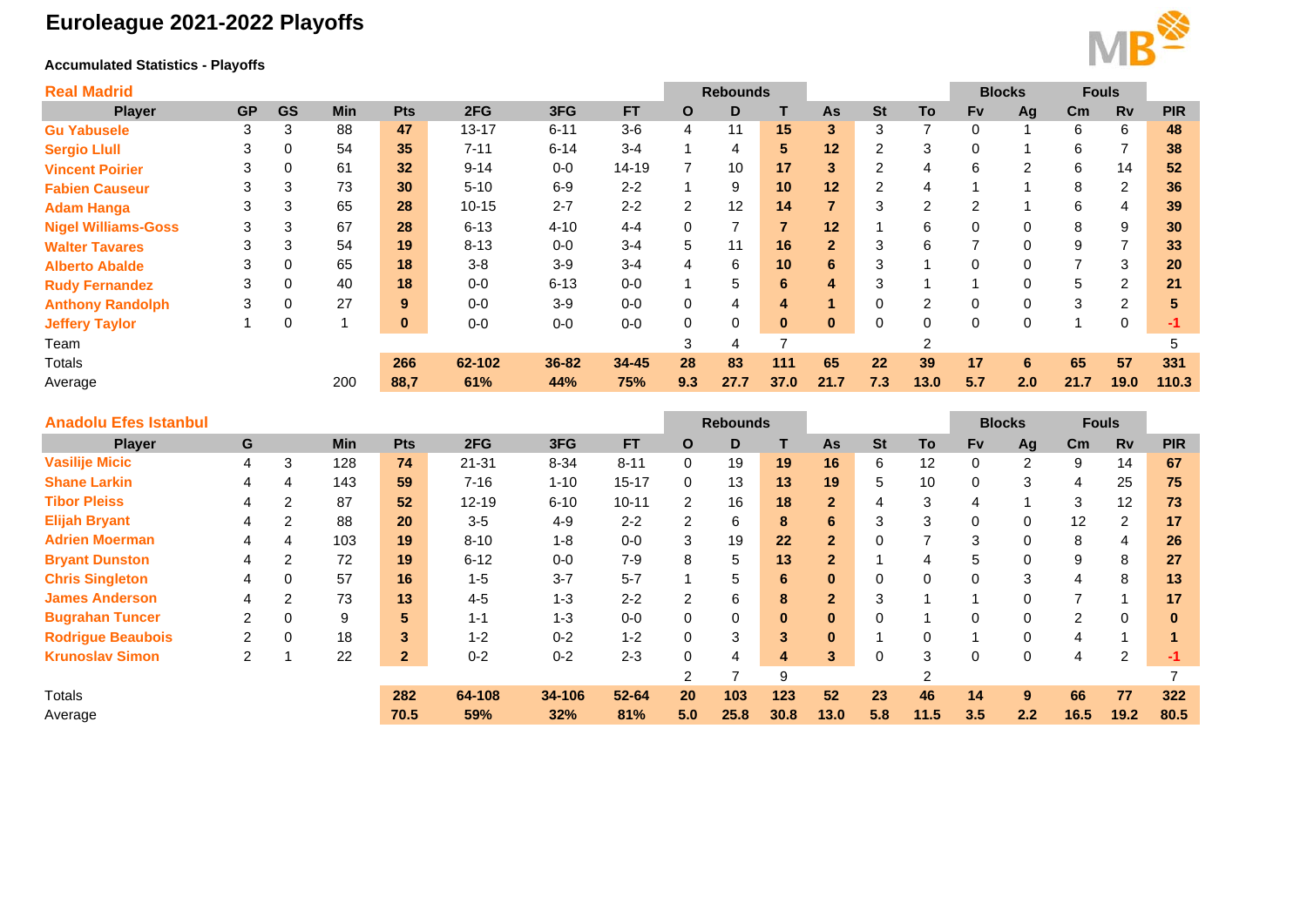# **Euroleague 2021-2022 Playoffs**

## **Average Statistics - Playoffs**



| <b>Real Madrid</b>         |           |           |            |                 |        |       |           |     | <b>Rebounds</b> |      |           |           |      |           | <b>Blocks</b> | <b>Fouls</b> |           |            |
|----------------------------|-----------|-----------|------------|-----------------|--------|-------|-----------|-----|-----------------|------|-----------|-----------|------|-----------|---------------|--------------|-----------|------------|
| <b>Player</b>              | <b>GP</b> | <b>GS</b> | <b>Min</b> | <b>Pts</b>      | 2FG    | 3FG   | <b>FT</b> | O   | D               | т    | <b>As</b> | <b>St</b> | To   | <b>Fv</b> | Ag            | Cm           | <b>Rv</b> | <b>PIR</b> |
| <b>Gu Yabusele</b>         | 3         | 3         | 29         | 15,7            | 75%    | 54%   | 50%       | 1.3 | 3.7             | 5.0  | 1.0       | 1.0       | 2.3  | 0.0       | 0.3           | 2.0          | 2.0       | 16.0       |
| <b>Sergio Llull</b>        | 3         | 0         | 18         | 11,7            | 62%    | 43%   | 77%       | 0.3 | 1.3             | 1.7  | 4.0       | 0.7       | 1.0  | 0.0       | 0.3           | 2.0          | 2.3       | 12.7       |
| <b>Vincent Poirier</b>     | 3         | 0         | 20         | 10,7            | 64%    | 0%    | 75%       | 2.3 | 3.3             | 5.7  | 1.0       | 0.7       | 1.3  | 2.0       | 0.7           | 2.0          | 4.7       | 17.3       |
| <b>Fabien Causeur</b>      | 3         | 3         | 24         | 10 <sup>1</sup> | 52%    | 67%   | 100%      | 0.3 | 3.0             | 3.3  | 4.0       | 0.7       | 1.3  | 0.3       | 0.3           | 2.7          | 0.7       | 12.0       |
| <b>Adam Hanga</b>          | 3         | 3         | 22         | 9,3             | 66%    | 30%   | 100%      | 0.7 | 4.0             | 4.7  | 2.3       | 1.0       | 0.7  | 0.7       | 0.3           | 2.0          | 1.3       | 13.0       |
| <b>Nigel Williams-Goss</b> | 3         | 3         | 22         | 9,3             | 47%    | 39%   | 100%      | 0.0 | 2.3             | 2.3  | 4.0       | 0.3       | 2.0  | 0.0       | 0.0           | 2.7          | 3.0       | 10.0       |
| <b>Walter Tavares</b>      | 3         | 3         | 18         | 6,3             | 63%    | 0%    | 77%       | 1.7 | 3.7             | 5.3  | 0.7       | 1.0       | 2.0  | 2.3       | 0.0           | 3.0          | 2.3       | 11.0       |
| <b>Alberto Abalde</b>      | 3         | 0         | 22         | 6               | 37%    | 33%   | 77%       | 1.3 | 2.0             | 3.3  | 2.0       | 1.0       | 0.3  | 0.0       | 0.0           | 2.3          | 1.0       | 6.7        |
| <b>Rudy Fernandez</b>      | 3         | 0         | 13         | 6               | $0\%$  | 47%   | $0\%$     | 0.3 | 1.7             | 2.0  | 1.3       | 1.0       | 0.3  | 0.3       | 0.0           | 1.7          | 0.7       | 7.0        |
| <b>Anthony Randolph</b>    | 3         | 0         | 9          | 3               | 0%     | 33%   | 0%        | 0.0 | 1.3             | 1.3  | 0.3       | 0.0       | 0.7  | 0.0       | 0.0           | 1.0          | 0.7       | 1.7        |
| Team                       |           |           |            |                 |        |       |           | 1.0 | 1.3             | 2.3  |           |           | 0.7  |           |               |              |           | 1.7        |
| <b>Totals</b>              |           |           |            | 266             | 62-102 | 36-82 | $34 - 45$ | 28  | 83              | 111  | 65        | 22        | 39   | 17        | 6             | 65           | 57        | 331        |
| Average                    |           |           | 200        | 88,7            | 61%    | 44%   | 75%       | 9.3 | 27.7            | 37.0 | 21.7      | 7.3       | 13.0 | 5.7       | 2.0           | 21.7         | 19.0      | 110.3      |
|                            |           |           |            |                 |        |       |           |     |                 |      |           |           |      |           |               |              |           |            |

| <b>Anadolu Efes Istanbul</b> |                |             |                |                |        |        |           | <b>Rebounds</b> |      |      |      |            | <b>Blocks</b> |           | <b>Fouls</b> |      |           |            |
|------------------------------|----------------|-------------|----------------|----------------|--------|--------|-----------|-----------------|------|------|------|------------|---------------|-----------|--------------|------|-----------|------------|
| <b>Player</b>                | G              |             | <b>Min</b>     | Pts            | 2FG    | 3FG    | <b>FT</b> | O               | D    |      | As   | <b>St</b>  | To            | <b>Fv</b> | Ag           | Cm.  | <b>Rv</b> | <b>PIR</b> |
| <b>Vasilije Micic</b>        | 4              | 3           | 32             | 18,5           | 67%    | 24%    | 71%       | 0.0             | 4.8  | 4.8  | 4.0  | 1.5        | 3.0           | 0.0       | 0.5          | 2.2  | 3.5       | 16.8       |
| <b>Shane Larkin</b>          | 4              | 4           | 36             | 14,8           | 45%    | 36%    | 91%       | 0.0             | 3.2  | 3.2  | 4.8  | $\cdot$ .2 | 2.5           | 0.0       | 0.8          | 1.0  | 6.2       | 18.8       |
| <b>Tibor Pleiss</b>          |                | 2           | 22             | 13             | 63%    | 60%    | 89%       | 0.5             | 4.0  | 4.5  | 0.5  | 1.0        | 0.8           | 1.0       | 0.2          | 0.8  | 3.0       | 18.2       |
| <b>Elijah Bryant</b>         | 4              | 2           | 22             | 5 <sup>5</sup> | 67%    | 46%    | 100%      | 0.5             | 1.5  | 2.0  | 1.5  | 0.8        | 0.8           | 0.0       | 0.0          | 3.0  | 0.5       | 4.2        |
| <b>Adrien Moerman</b>        |                | 4           | 26             | 4.8            | 80%    | 10%    | 0%        | 0.8             | 4.8  | 5.5  | 0.5  | 0.0        | 1.8           | 0.8       | 0.0          | 2.0  | 1.0       | 6.5        |
| <b>Bryant Dunston</b>        | 4              | 2           | 18             | 4,8            | 50%    | 0%     | 82%       | 2.0             | 1.2  | 3.2  | 0.5  | 0.2        | 1.0           | 1.2       | 0.0          | 2.2  | 2.0       | 6.8        |
| <b>Chris Singleton</b>       | 4              | 0           | 14             | 4              | 17%    | 44%    | 67%       | 0.2             | 1.2  | 1.5  | 0.0  | 0.0        | 0.0           | 0.0       | 0.8          | 1.0  | 2.0       | 3.2        |
| <b>James Anderson</b>        |                | 2           | 18             | 3,2            | 83%    | 25%    | 100%      | 0.5             | 1.5  | 2.0  | 0.5  | 0.8        | 0.2           | 0.2       | 0.0          | 1.8  | 0.2       | 4.2        |
| <b>Bugrahan Tuncer</b>       | $\overline{2}$ | $\mathbf 0$ | $\overline{4}$ | 2.5            | 100%   | 33%    | 0%        | 0.0             | 0.0  | 0.0  | 0.0  | 0.0        | 0.5           | 0.0       | 0.0          | 1.0  | 0.0       | 0.0        |
| <b>Rodrigue Beaubois</b>     | $\overline{2}$ | $\Omega$    | 9              | 1,5            | 50%    | 0%     | 50%       | 0.0             | 1.5  | 1.5  | 0.0  | 0.5        | 0.0           | 0.5       | 0.0          | 2.0  | 0.5       | 0.5        |
| <b>Krunoslav Simon</b>       | $\overline{2}$ |             | 11             |                | $0\%$  | 0%     | 67%       | 0.0             | 2.0  | 2.0  | 1.5  | 0.0        | 1.5           | 0.0       | 0.0          | 2.0  | 1.0       | $-0.5$     |
| Team                         |                |             |                |                |        |        |           | 0.5             | 1.8  | 2.2  |      |            | 0.5           |           |              |      |           | 1.8        |
| Totals                       |                |             | 800            | 282            | 64-108 | 34-106 | $52 - 64$ | 20              | 103  | 123  | 52   | 23         | 46            | 14        | $9^{\circ}$  | 66   | 77        | 322        |
| Average                      |                |             | 200            | 70.5           | 59%    | 32%    | 81%       | 5.0             | 25.8 | 30.8 | 13.0 | 5.8        | 11.5          | 3.5       | 2.2          | 16.5 | 19.2      | 80.5       |